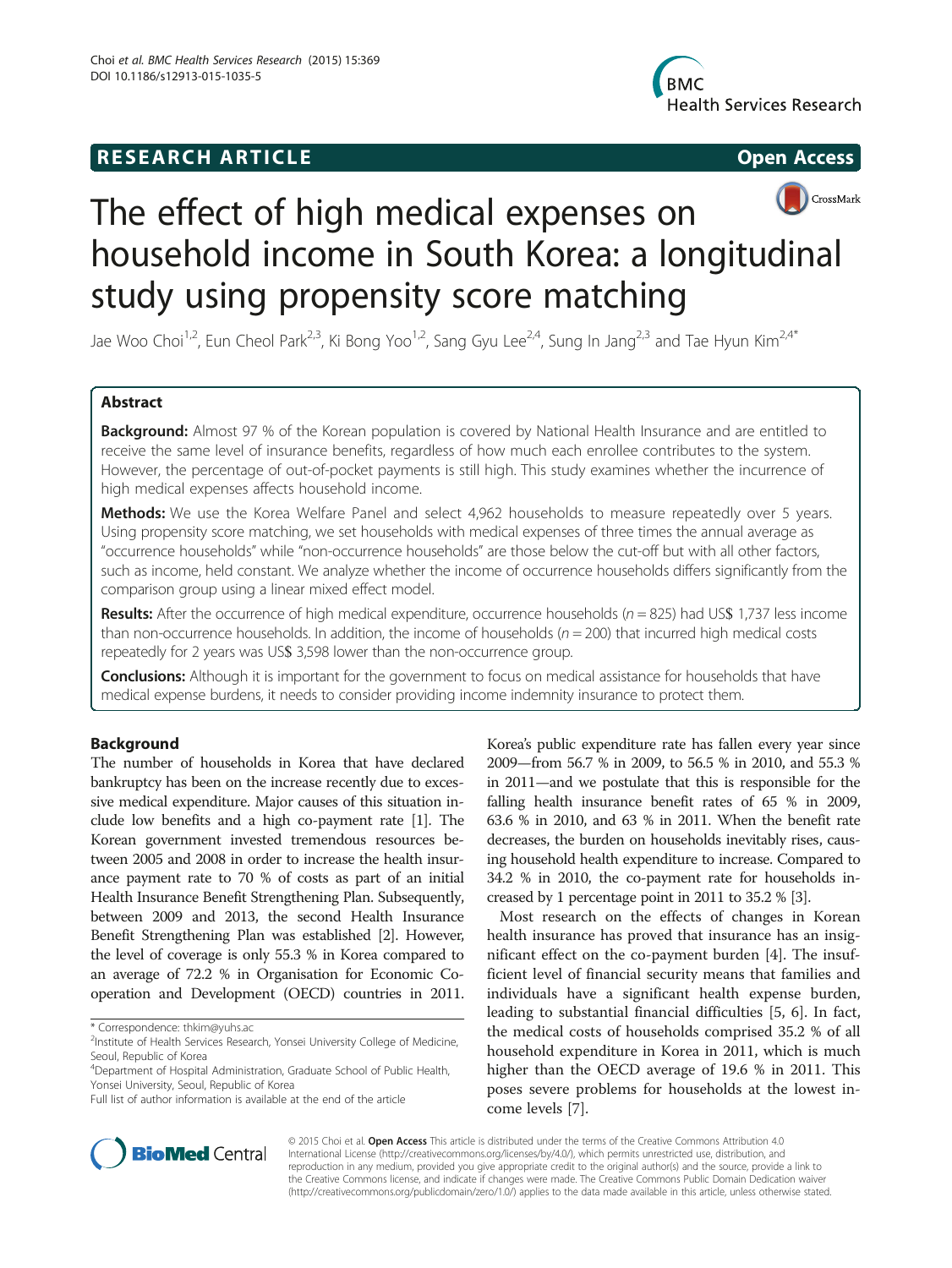High medical expenditure result in not only reduced ability to pay for basic needs, such as food and medicine, but also reduced ability to spend on education [\[8](#page-8-0)]. Furthermore, many households fall into poverty owing to the high co-payment level [\[9](#page-8-0), [10\]](#page-8-0). In a polarizing social structure, the loss of one's health signifies much more than a simple temporal loss to those whose labor power relies heavily on good health. Illness represents loss of working ability and, at least in a capitalist society, can mean job loss and lead directly to social poverty [[11](#page-8-0), [12\]](#page-8-0). The higher the risk of illness is for lower income tiers, the higher is the probability that the state is not functioning properly. The government has the responsibility to protect the weak according to the principals of social justice [[13](#page-8-0)] and on this point, the security of the social safety net is an important factor to consider. To strengthen the national social security net effectively with limited resources, the government can support households going through illness-related risk above a certain level by measuring the level of catastrophic medical expenditure rate of households.

There are two methods to determine the standard of catastrophic medical expenditure incurred by households. The first is the relative concept in which medical spending exceeds a certain percentage of a household's total income or spending [[14](#page-8-0)–[19\]](#page-9-0). The second is the absolute concept in which excessive medical expenditure is defined as medical spending that exceeds a set amount [[20](#page-9-0)].

Although there have been many studies related to households' catastrophic medical expenditure that have employed the relative concept of the catastrophic medical expenditure index [[21](#page-9-0)–[23](#page-9-0)], research utilizing the absolute concept has been minimal [[24](#page-9-0)–[26](#page-9-0)]. Using an absolute measure of catastrophic medical expenses has a few limitations when defining high medical costs. Although the payment of US\$ 1,000 would be a burden for a low-income individual, it might not be as big a problem for a high-income individual. However, many patients and their families still end up paying substantial amounts of medical expenses (e.g., US\$ 1,000 dollars or more) even though almost of all of them are covered by Korea's National Health Insurance (NHI) scheme. Enrollees with lower income pay the same amount of out-of-pocket (OOP) payments although they contribute lower insurance premiums. Based on these conditions in South Korea, we consider using an absolute measure of high medical expenses. Thus, we utilized a mixed method, which calculates absolute price with reference to average medical costs of the population, which is a relative measure. Average medical costs have been used mainly as an index of representative value and differ from previous studies, which have used the absolute measure only.

According to Korea's NHI, 15 % of patients accounted for more than 50 % of total medical expenses, which illustrates the fact that a minority of patients with high medical expenditure are the biggest consumers of insurance benefits. In addition, the Health Insurance Statistics Analysis Source book (2010) states that the number of high-cost patients whose medical expenditure exceed US\$ 5,000 increased from 209,305 in 2000 to 1,017,222 in 2009, which is almost a five-fold increase and shows that the risk of high medical costs is increasing [[27\]](#page-9-0).

We can assume that high medical expenditure lead to a vicious cycle of poverty [\[28](#page-9-0)]. However, there have been no clear findings on the extent to which high medical expenditure affects household income. Therefore, this research aims to examine whether high medical costs affects household income.

#### Methods

#### Research model

The KWP surveys working income, business and sideline business income, property income, private transfer income, public transfer income, and non-recurring income (other income) every year. The present study used disposable income (working income + business and sideline business income + property income + private transfer income + public transfer income − taxation and social security burden charge) as the dependent variable. Then, we used the calculated variable of the monthly household income average multiplied by 12 as the altered annual household income. We used medical expenses that are purely OOP payments. OOP costs were defined as the average annual direct payment for hospitalization, outpatient visits, dental treatment, surgery, prescription drugs, nursing care, and health examination. This study set independent variables as the main factors, such as medical needs, payment ability, and other demographic characteristic variables. Medical needs comprised the number of elderly above the age of 65 years and the number of family members with chronic disease. Individuals with chronic illness were characterized in the survey as those who suffered from one or more chronic diseases for more than 6 months. Payment ability comprised the number of employees, regardless of whether the householder and other household members were employed. Householder's characteristics (sex, age, education level, marriage status) were included in the other demographic characteristic variables. The householder represents his or her household by bearing responsibility for the household's livelihood and influencing the economic decisions of the household [\[29\]](#page-9-0). Therefore, we included demographic characteristics of the householder to reflect the household features.

#### Data source

This study used Korea Welfare Panel 3<sup>rd–7th</sup> (2007<sup>-</sup>2011 subjects) data co-produced by the Korea Institute for Health and Social Affairs and the Seoul National University Social Welfare Research Center. This survey was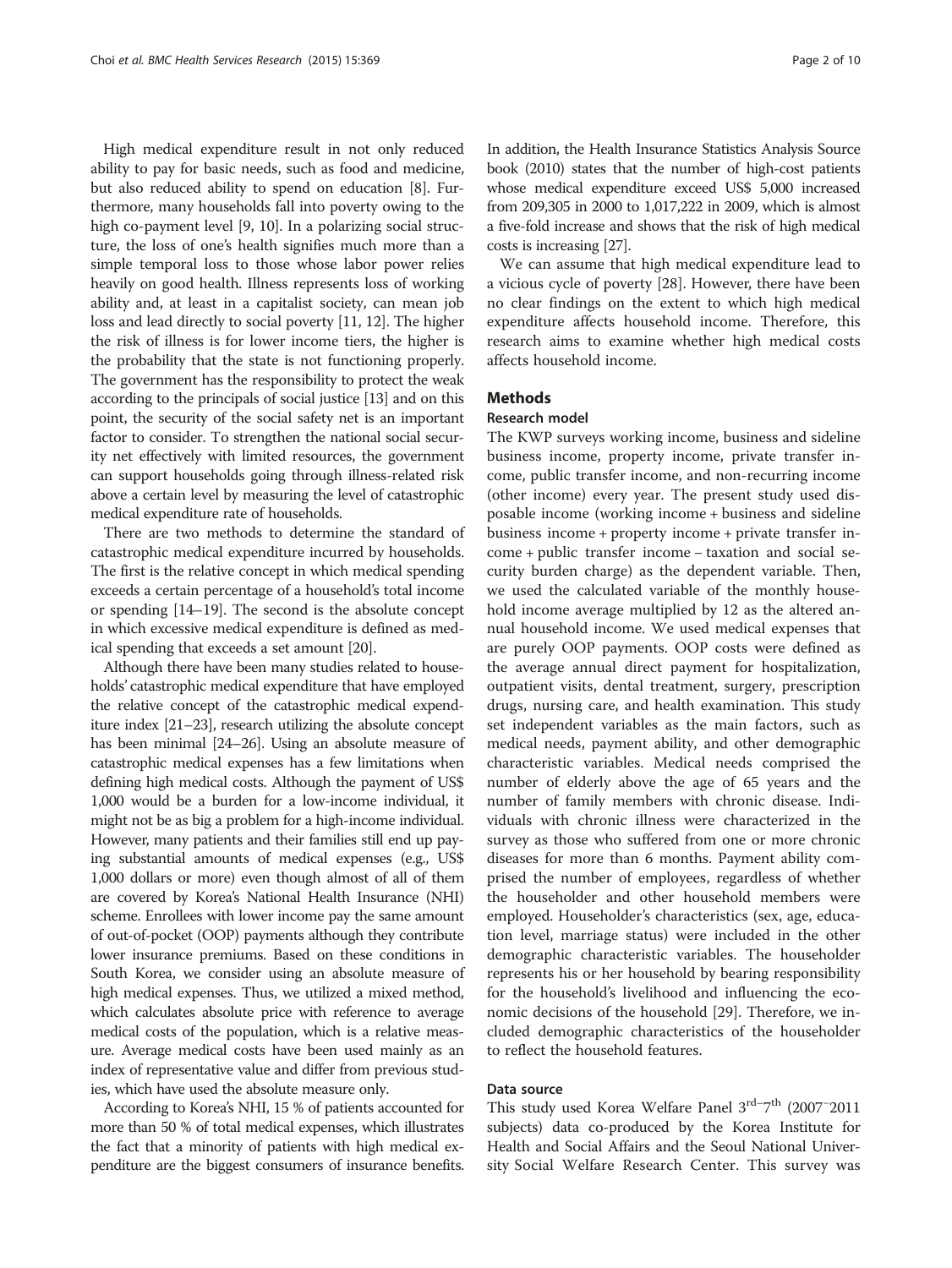conducted with the goal of understanding the population group's living conditions and welfare demands, and evaluating the effectiveness of policies to utilize in the formation of policies. The biggest strength of the Korea Welfare Panel data is that it has both time-series and cross-sectional features.

Korea Welfare Panel data was collected using an interview research method in which the interviewer questioned and recorded the answers of the interviewees. A stratified cluster systematic method was used to select the sample of households for the research, and this included the data of the  $3<sup>rd</sup>$  (6,128 households),  $4<sup>th</sup>$  (5,935 households),  $5<sup>th</sup>$  (5,675 households),  $6<sup>th</sup>$  (5,335 households), and  $7<sup>th</sup>$  (5,735 households) research periods. This study excluded households that were omitted or added during the  $3<sup>rd</sup>$  to  $7<sup>th</sup>$  research periods, and thus, used 4,962 households. The current study was approved by the Institutional Review Board of Yonsei University Graduate School of Public Health.

#### Analysis methods

The average annual medical expenditure of households that were surveyed in the 3<sup>rd</sup> Korea Welfare Panel dataset were about US\$ 1,000. This study selected households spending more than three times the average annual household medical expenditure; these households were defined as "high medical expenditure occurrence households." We defined "non-occurrence households" as having similar characteristics, including the same income levels, but without high medical expenditure.

We used propensity score matching (PSM) to solve selection bias between groups in this study. PSM reduces the heterogeneous nature between experimental and control groups and assumes similar conditions for randomization of the experimental design. The methods available for matching are nearest neighbor matching, radius matching, and kernel matching. We chose nearest neighbor matching for our analysis [[30\]](#page-9-0). Healthcare expenditure include hospital fees, outpatient medical examination fees, dental care fees, surgery fees, medicine costs, health checkup fees, health supplementary food, and purchases of health and medical care goods (e.g., glasses and contact lenses). We verified whether income differences would occur depending on predictable factors for each group by conducting a chi-square test. The factors of medical needs, payment ability, and other demographic characteristic variables were controlled to analyze whether there was a significantly statistical income difference after the occurrence of high medical expenditure using the linear mixed model. The same model was used to analyze the effects of repeated occurrences of high medical expenditure on the income of households between 2009 and 2011, as there were repeated high medical expenditure during 2007 and 2008. Household income was adjusted by taking the square root

of the number of household members. Since prices change annually, the consumer price index was reflected in both income and medical expenditure from 2007 to 2010. As the currency in our data is the Korean won, we converted the US dollar to the Korea won using an exchange rate of US\$ 1 = KRW 1,011).

## Results

#### General household characteristics

Table [1](#page-3-0) shows the results of the Korea Welfare Panel surveys for the 4,962 households that responded to all  $3<sup>rd</sup>$  to 7<sup>th</sup> research periods. The data show the general characteristics of 275 households with high medical expenditure (more than three times average annual medical expenditure) and 825 households with similar features but without high medical expenditure.

In households with high medical expenditure (referred to henceforth as occurrence households), there were 205 male householders (74.5 %) and 70 female householders (25.5 %) while for households without high medical expenditure after matching (referred to as non-occurrence households), there were 634 male householders (76.8 %) and 191 female householders (23.2 %). In terms of householders' age, occurrence households had the highest percentage of householders (61.8 % or 170 households) aged more than 65 years while non-occurrence households had 58.2 % or 480 householders aged more than 65 years. With regard to education levels, in occurrence households, 115 householders (41.8 %) had the highest portion with no education or primary education while in non-occurrence households, the highest proportion had elementary school education (297 householders or 36 %).

With regard to marriage status, both groups of households mainly included married couples, with 196 married (71.3 %) in occurrence households and 574 married (69.6 %) in non-occurrence households.

Regarding household characteristics, 171 occurrence households (62.2 %) replied that they had more than or equal to one employed members, and 512 non-occurrence households (62.1 %) replied that they had more than or equal to one employed members. In addition, 193 occurrence households (70.2 %) replied that they had more than one elderly member aged more than 65 years and were 535 non-occurrence households (64.8 %) replied that they had more than one elderly member aged more than 65 years. Lastly, 237 occurrence households (86.2 %) replied that they had more than one chronically sick member and 715 non-occurrence households (86.7 %) reported the same. All these results showed no statistically significant difference.

#### Changes in average medical expenditure and household income

Table [2](#page-3-0) shows the average annual medical expenditure and income of occurrence and non-occurrence households.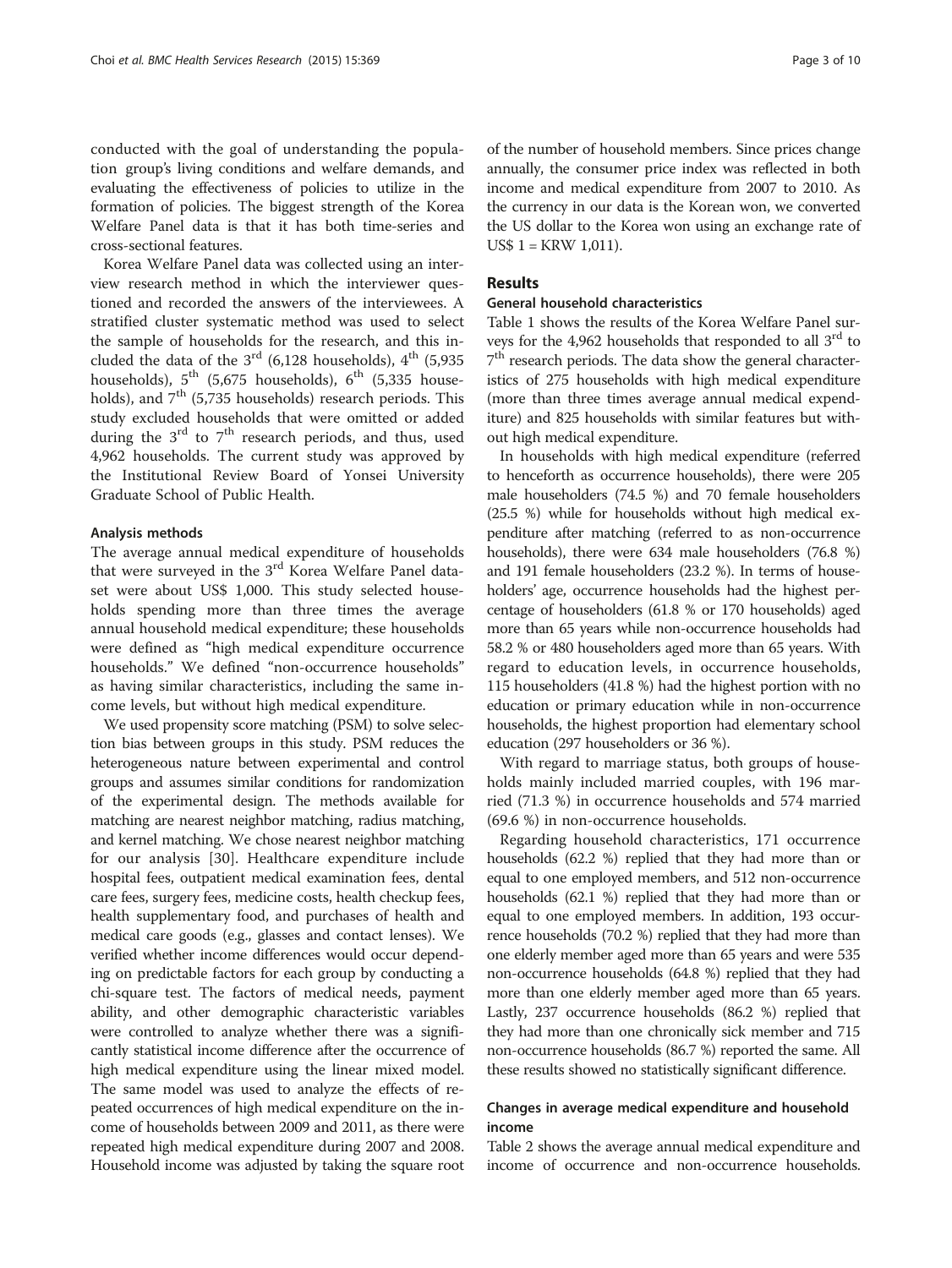# <span id="page-3-0"></span>Table 1 General characteristics

|                             |                                                                                  |                |                                                  |       |         |                                                          |        | Unit: N, % |  |
|-----------------------------|----------------------------------------------------------------------------------|----------------|--------------------------------------------------|-------|---------|----------------------------------------------------------|--------|------------|--|
| Variables                   | After propensity score matching <sup>a</sup><br>Before propensity score matching |                |                                                  |       |         |                                                          |        |            |  |
|                             | High medical expense occurrence<br>household                                     |                | High medical expense<br>non-occurrence household |       |         | P-value High medical expense<br>non-occurrence household |        | $P$ -value |  |
| Total                       | 275                                                                              | 100.0          | 6,020                                            | 100.0 |         | 825                                                      | 100.0  |            |  |
| Householder level           |                                                                                  |                |                                                  |       |         |                                                          |        |            |  |
| Sex                         |                                                                                  |                |                                                  |       | 0.8032  |                                                          |        | 0.4369     |  |
| Man                         | 205                                                                              | 74.5           | 4,447                                            | 73.9  |         | 634                                                      | 76.8   |            |  |
| Woman                       | 70                                                                               | 25.5           | 1,573                                            | 26.1  |         | 191                                                      | 23.2   |            |  |
| Age (unit: years)           |                                                                                  |                |                                                  |       | < .0001 |                                                          |        | 0.1537     |  |
| Under 39                    | 29                                                                               | 10.5           | 1,146                                            | 19.0  |         | 60                                                       | 7.3    |            |  |
| $40 \sim 64$                | 76                                                                               | 27.6           | 2,524                                            | 41.9  |         | 276                                                      | 33.5   |            |  |
| Over 65                     | 170                                                                              | 61.8           | 2,350                                            | 39.0  |         | 480                                                      | 58.2   |            |  |
| Education level             |                                                                                  |                |                                                  |       | 0.0372  |                                                          |        | 0.3835     |  |
| Below elementary school     | 115                                                                              | 41.8           | 2,103                                            | 34.9  |         | 297                                                      | 36     |            |  |
| Middle school               | 35                                                                               | 12.7           | 767                                              | 12.7  |         | 114                                                      | 13.8   |            |  |
| High school                 | 72                                                                               | 26.2           | 1,757                                            | 29.2  |         | 244                                                      | 29.6   |            |  |
| Above university            | 53                                                                               | 19.3           | 1,393                                            | 23.1  |         | 170                                                      | 20.6   |            |  |
| Marriage status             |                                                                                  |                |                                                  |       | 0.0162  |                                                          |        | 0.572      |  |
| Married                     | 196                                                                              | 71.3           | 3,895                                            | 64.7  |         | 574                                                      | 69.6   |            |  |
| Unmarried                   | 11                                                                               | $\overline{4}$ | 375                                              | 6.2   |         | 27                                                       | 3.3    |            |  |
| Divorce, Separated          | 66                                                                               | 24             | 1,725                                            | 28.7  |         | 223                                                      | $27\,$ |            |  |
| Household level             |                                                                                  |                |                                                  |       |         |                                                          |        |            |  |
| Employment of household     |                                                                                  |                |                                                  |       | < .0001 |                                                          |        | 0.9714     |  |
| None                        | 104                                                                              | 37.8           | 1,577                                            | 26.2  |         | 313                                                      | 37.9   |            |  |
| >1 person                   | 171                                                                              | 62.2           | 4,443                                            | 73.8  |         | 512                                                      | 62.1   |            |  |
| Senior of household         |                                                                                  |                |                                                  |       | < .0001 |                                                          |        | 0.1054     |  |
| None                        | 82                                                                               | 29.8           | 3,284                                            | 54.6  |         | 290                                                      | 35.2   |            |  |
| >1 person                   | 193                                                                              | 70.2           | 2,736                                            | 45.4  |         | 535                                                      | 64.8   |            |  |
| Member with chronic disease |                                                                                  |                |                                                  |       | < .0001 |                                                          |        | 0.7451     |  |
| None                        | 38                                                                               | 13.8           | 2,260                                            | 37.5  |         | 110                                                      | 13.3   |            |  |
| 1 person                    | 141                                                                              | 51.3           | 2,229                                            | 37.0  |         | 424                                                      | 51.4   |            |  |
| $\geq$ 2 people             | 96                                                                               | 34.9           | 1,531                                            | 25.4  |         | 291                                                      | 35.3   |            |  |

aThe results after matching propensity scores for age ∙ sex ∙ education level ∙ marriage status (individual level), employment ∙ senior ∙ member with chronic disease (household level)

# Table 2 Household average income and medical expense

|                 |     |         |                 |         |                 |         |                 |         |                 | Unit: USD <sup>a</sup> |                 |
|-----------------|-----|---------|-----------------|---------|-----------------|---------|-----------------|---------|-----------------|------------------------|-----------------|
|                 |     | 2007    |                 | 2008    |                 | 2009    |                 | 2010    |                 | 2011                   |                 |
|                 |     | Average | <i>p</i> -value | Average | <i>p</i> -value | Average | <i>p</i> -value | Average | <i>p</i> -value | Average                | <i>p</i> -value |
| Medical expense | (1) | 9.193   | 0.0100          | 3,024   | < .0001         | 1,839   | < 0.0001        | ,839    | 0.0001          | 1,736                  | 0.0007          |
|                 | (2) | 784     |                 | 1,017   |                 | 1,092   |                 | 1,251   |                 | 1,223                  |                 |
| Income          | (1) | 19,281  | 0.3030          | 17.937  | 0.4118          | 17.704  | 0.1926          | 19.179  | 0.7684          | 18.871                 | 0.8473          |
|                 | (2) | 18,171  |                 | 18,721  |                 | 19,048  |                 | 19,487  |                 | 18,656                 |                 |

(1): high medical expense occurrence household

(2): high medical expense non-occurrence household<br><sup>a</sup>1 USD = 1,011 KRW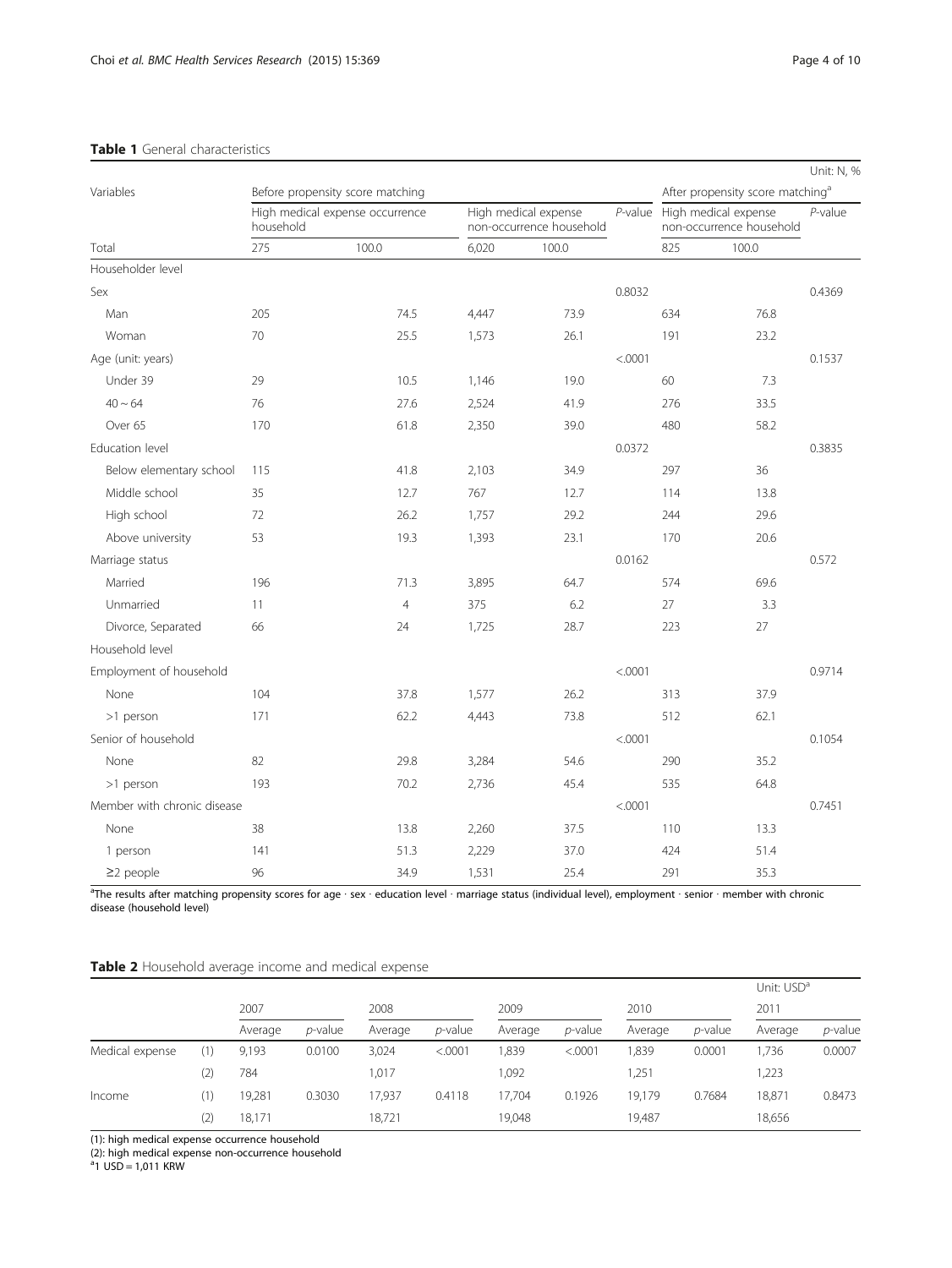We set a similar level of income with no statistical difference between the two groups in 2007. The average annual income of occurrence households in 2007 was US\$ 19,281 and of non-occurrence households was US\$ 18,171, a difference of US\$ 1,110, which was not significant. The same trend continued until 2011. By comparison, average annual medical expenditure of occurrence households with high medical expenditure was US\$ 9,193 compared to US\$ 784 for non-occurrence households, showing a great difference of about US\$ 8,409. After 2007, occurrence households trended toward a reduction in this gap— US\$ 2,007 in 2008, US\$ 747 in 2009, US\$ 588 in 2010, and US\$ 513 in 2011—but a substantial statistical difference remained.

#### Factors associated with household income

A mixed effect model was applied to find factors affecting income of households (Table [3](#page-5-0)). With other independent variables adjusted, the income of high medical expense occurrence households decreased significantly by US\$ 1,784 compared to its 1:3 counterpart of 825 non-occurrence households. After the occurrence of high medical expenditure in 2007, occurrence households faced a decrease in their income by US\$ 1,737 in 2008, and US\$ 2,357 in 2009 compared to non-occurrence households.

The age, education levels, and marriage status of householders, the number of employed household members, elderly household members aged more than 65 years, and members with chronic disease were confirmed as factors of influence on household income.

Households with one or more working members had higher incomes by an average of US\$ 4,908 than households without any employed members. Households living with one or more seniors aged more than 65 years had lower incomes by an average of US\$ 2,061 than households without any senior citizen. Households living with two people with chronic disease had lower incomes by an average of US\$ 1,107 than households without any members with chronic disease.

Considering other demographic characteristic factors, householders aged more than 65 years had on average US\$ 3,887 lower income than householders aged 39 years or below. Householders with high school or university levels of education had higher average incomes— US\$ 5,202 and US\$ 11,689—than householders with no education or only elementary education, respectively. Single or divorced/separated heads of households had income of US\$ 7,928, which was US\$ 1,605 less than married householders.

#### Difference in household income according to occurrence of high medical expenditure

To find income differences that were dependent on high medical expenditure, a linear mixed effect model was used to determine household spending at twice, four times, and five times the average annual medical expenditure and comparative households (Table [4\)](#page-6-0). There were 489 households with double the average medical expenditure and these were set as occurrence households. In addition, non-occurrence households were selected by PSM for household spending that was three times the average medical expenditure. When other independent variables were adjusted, occurrence households had about US\$ 1,435 less income compared to non-occurrence households. After the occurrence of high medical expenditure, occurrence households had US\$ 1,353 less income than nonoccurrence households in 2008. Households ( $n = 174$ ) with four times the average medical expenditure were set as occurrence households. The occurrence households had US\$ 2,373 less income than their comparative group. After the occurrence of high medical expenditure in 2007, occurrence household income was US\$ 2,233 and US\$ 2,862 lower than the non-occurrence group in 2008 and 2009, respectively. Households ( $n = 125$ ) with five times the average medical expenditure were set as occurrence households and their income was US\$ 2,553 less than their comparative group. After the occurrence of high medical expenditure in 2007, the income of occurrence households was US\$ 2,147, US\$ 2,385, and US\$ 2,749 lower than the non-occurrence group in 2008, 2009, and 2010, respectively.

#### Difference in household income according to reoccurrence of high medical expenditure

To establish whether income differences were dependent on the repeated occurrence of high medical expenditure, a linear mixed effect model was used on divided groups of households spending twice or three times the average annual medical expenditure and those households without high medical expenditure (Table [5\)](#page-7-0). Households spending twice the average medical expenditure for 2 continuous years ( $n = 103$ ) were set as occurrence households and nonoccurrence households were selected by PSM for households with three times the average medical expenditure. The occurrence households had US\$ 2,275 less average annual income than their comparative group; the income of occurrence households was US\$ 2,698 lower than the nonoccurrence group in 2009 after the occurrence of continuous high medical expenses. We set 50 households spending twice the average medical expenditure for 2 continuous years as occurrence households and they had on average US\$ 3,128 less than their comparative group. After the occurrence of continuous high medical expenditure in 2007–2008, the income of occurrence households was US\$ 3,598, US\$ 3,198, and US\$ 3,244 lower than the nonoccurrence group in 2009, 2010, and 2011, respectively.

#### Discussion

Health is major factor of human resources and statistically affects economic growth [[31\]](#page-9-0). Therefore, the ability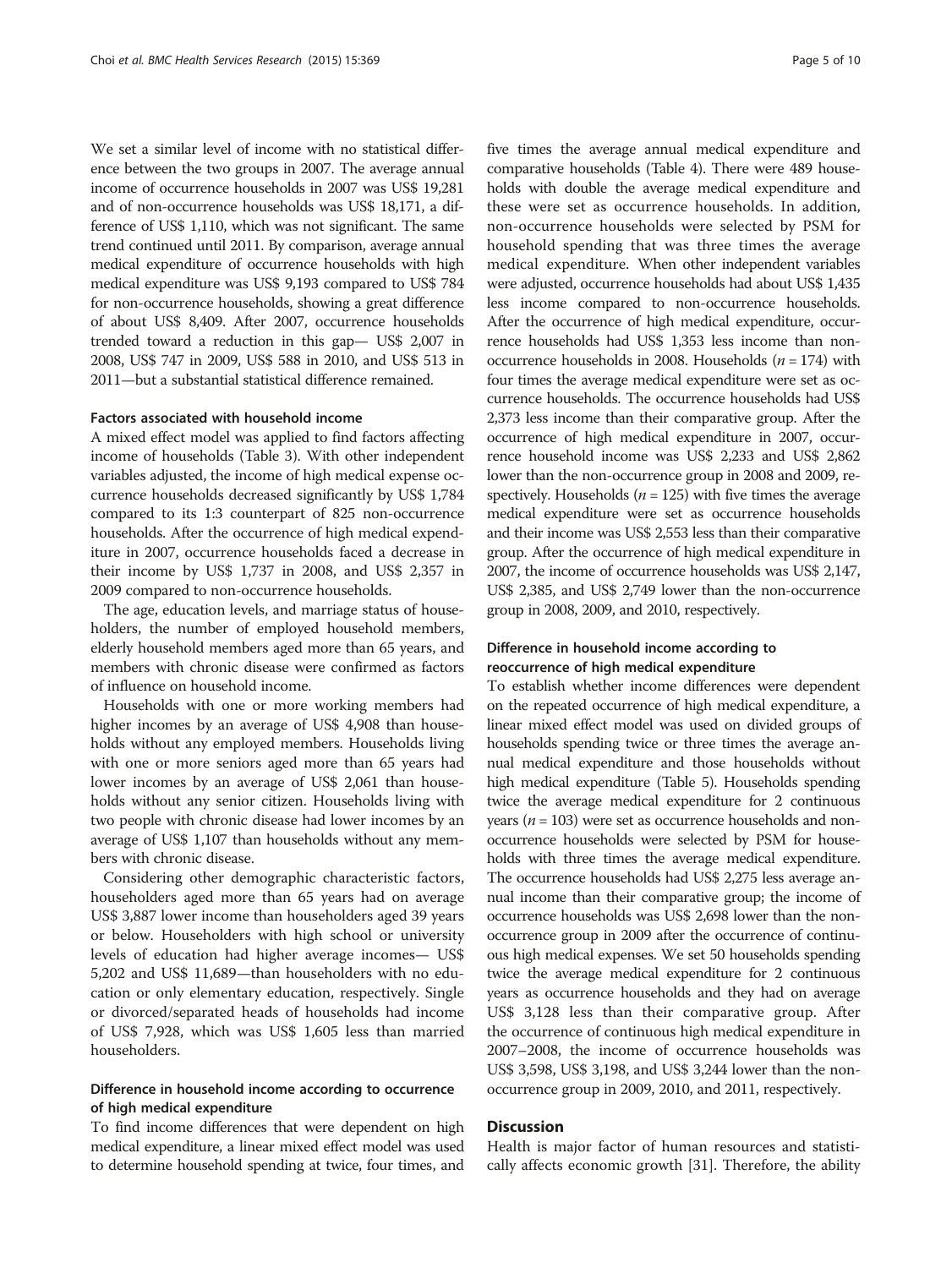# <span id="page-5-0"></span>Table 3 Factors associated with household income

|                                            |                       |            | Unit: USD<br>$p$ -value |  |
|--------------------------------------------|-----------------------|------------|-------------------------|--|
| Variables                                  | Estimate <sup>§</sup> | Std. Error |                         |  |
| Householder level                          |                       |            |                         |  |
| Sex                                        |                       |            |                         |  |
| Man                                        | 0                     |            |                         |  |
| Woman                                      | $-553$                | 86.2       | 0.4914                  |  |
| Age                                        |                       |            |                         |  |
| Under 39                                   | 0                     |            |                         |  |
| $40 \sim 64$                               | 329                   | 101.2      | 0.7285                  |  |
| Over 65                                    | $-3,887$              | 101.2      | 0.0037                  |  |
| Education level                            |                       |            |                         |  |
| Below elementary school                    | 0                     |            |                         |  |
| Middle school                              | 2,081                 | 93.7       | 0.0175                  |  |
| High school                                | 5,202                 | 85.4       | < .0001                 |  |
| above university                           | 11,689                | 101.7      | < .0001                 |  |
| Marriage status                            |                       |            |                         |  |
| Married                                    | 0                     |            |                         |  |
| Unmarried                                  | $-7,928$              | 153        | < .0001                 |  |
| Divorce, Separated                         | $-1,605$              | 77.7       | 0.0271                  |  |
| Household level                            |                       |            |                         |  |
| Employment of household                    |                       |            |                         |  |
| None                                       | $\mathbf 0$           |            |                         |  |
| >1 person                                  | 4,908                 | 43.3       | < .0001                 |  |
| Senior of household                        |                       |            |                         |  |
| None                                       | 0                     |            |                         |  |
| >1 person                                  | $-2,061$              | 99.2       | 0.0261                  |  |
| Member with chronic disease                |                       |            |                         |  |
| None                                       | $\circledcirc$        |            |                         |  |
| 1 person                                   | $-225$                | 32.1       | 0.5691                  |  |
| $\geq$ 2 people                            | $-1,107$              | 56.8       | 0.0351                  |  |
| Year (reference: 2007)                     |                       |            |                         |  |
| 2008                                       | 1,408                 | 65.6       | 0.0216                  |  |
| 2009                                       | 1,723                 | 101.7      | 0.0698                  |  |
| 2010                                       | 197                   | 76.8       | 0.7836                  |  |
| 2011                                       | 103                   | 80.4       | 0.8914                  |  |
| Case (reference: non-occurrence household) |                       |            |                         |  |
| Occurrence household                       | $-1,784$              | 95.7       | 0.0458                  |  |
| Interaction term (year x Case)             |                       |            |                         |  |
| 2008                                       | $-1,737$              | 75.7       | 0.0142                  |  |
| 2009                                       | $-2,357$              | 117.3      | 0.0317                  |  |
| 2010                                       | $-1,426$              | 86.4       | 0.0840                  |  |
| 2011                                       | $-663$                | 92.4       | 0.4422                  |  |

§ Adjusted odds ratio from multiple regression analysis with all of the variables in Table [1](#page-3-0)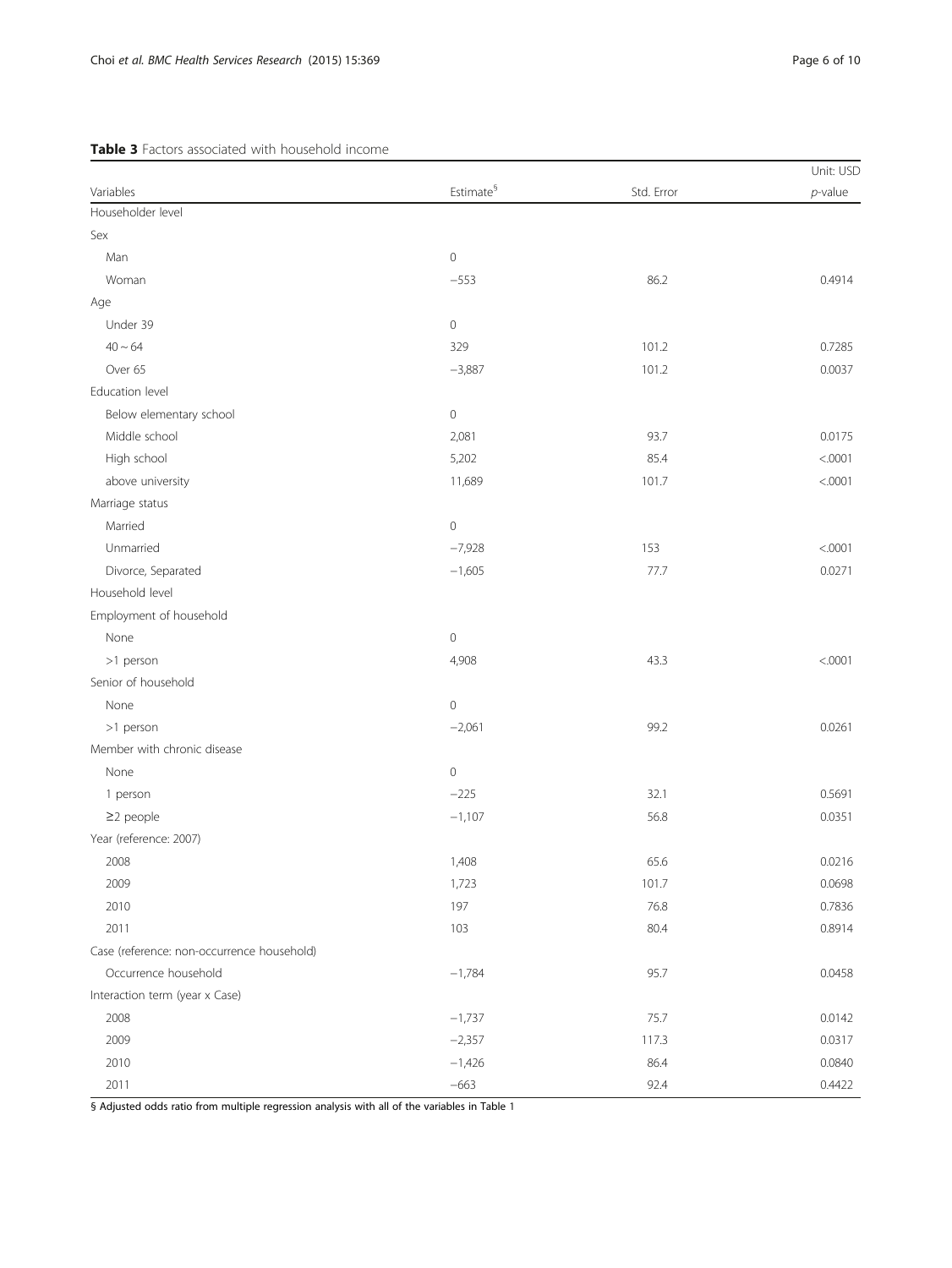#### <span id="page-6-0"></span>Table 4 Income difference in occurring high medical expenditure

|                                                               |                       |            | Unit: USD<br>$p$ -value |  |
|---------------------------------------------------------------|-----------------------|------------|-------------------------|--|
| Variables                                                     | Estimate <sup>§</sup> | Std. Error |                         |  |
| $\ge$ at twice the average medical expense ( $n = 1,956$ )    |                       |            |                         |  |
| Year (reference: 2007)                                        |                       |            |                         |  |
| 2008                                                          | 556                   | 44.6       | 0.1818                  |  |
| 2009                                                          | 47                    | 58.6       | 0.9315                  |  |
| 2010                                                          | 672                   | 49.8       | 0.1482                  |  |
| 2011                                                          | 791                   | 55.7       | 0.1283                  |  |
| Case (reference: non-occurrence household)                    |                       |            |                         |  |
| Occurrence household                                          | $-1,435$              | 67.6       | 0.0230                  |  |
| Interaction term (year x Case)                                |                       |            |                         |  |
| 2008                                                          | $-1,353$              | 51.5       | 0.0049                  |  |
| 2009                                                          | $-888$                | 67.5       | 0.1591                  |  |
| 2010                                                          | $-770$                | 57.3       | 0.1503                  |  |
| 2011                                                          | $-434$                | 64.0       | 0.4672                  |  |
| $\ge$ at four times the average medical expense ( $n = 696$ ) |                       |            |                         |  |
| Year (reference: 2007)                                        |                       |            |                         |  |
| 2008                                                          | 2,597                 | 103.4      | 0.0073                  |  |
| 2009                                                          | 2,605                 | 130.7      | 0.0330                  |  |
| 2010                                                          | 835                   | 107.0      | 0.4029                  |  |
| 2011                                                          | 1,212                 | 113.6      | 0.2532                  |  |
| Case (reference: non-occurrence household)                    |                       |            |                         |  |
| Occurrence household                                          | $-2,373$              | 147.6      | 0.0453                  |  |
| Interaction term (year x Case)                                |                       |            |                         |  |
| 2008                                                          | $-2,233$              | 119.3      | 0.0453                  |  |
| 2009                                                          | $-2,862$              | 150.6      | 0.0420                  |  |
| 2010                                                          | $-1,790$              | 123.1      | 0.1195                  |  |
| 2011                                                          | $-1,342$              | 130.5      | 0.2710                  |  |
| $\ge$ at five times the average medical expense ( $n = 500$ ) |                       |            |                         |  |
| Year (reference: 2007)                                        |                       |            |                         |  |
| 2008                                                          | 2,204                 | 82.9       | 0.0046                  |  |
| 2009                                                          | 2,340                 | 103.4      | 0.0157                  |  |
| 2010                                                          | 1,476                 | 107.0      | 0.1403                  |  |
| 2011                                                          | 1,098                 | 120.8      | 0.3306                  |  |
| Case (reference: non-occurrence household)                    |                       |            |                         |  |
| Occurrence household                                          | $-2,553$              | 137.0      | 0.0464                  |  |
| Interaction term (year x Case)                                |                       |            |                         |  |
| 2008                                                          | $-2,147$              | 95.7       | 0.0167                  |  |
| 2009                                                          | $-2,385$              | 119.0      | 0.0323                  |  |
| 2010                                                          | $-2,749$              | 123.0      | 0.0170                  |  |
| 2011                                                          | $-1,840$              | 138.7      | 0.1556                  |  |

§ Adjusted odds ratio from multiple regression analysis with all of the variables in Table [1](#page-3-0)

to promote good health and minimize the negative effects of catastrophic medical expenditure is a productive investment in the nation. Since severe disease continues to grow alongside the ever-increasing lifespan of humans, healthcare spending will increase and income disparity and instability of labor market employment will become more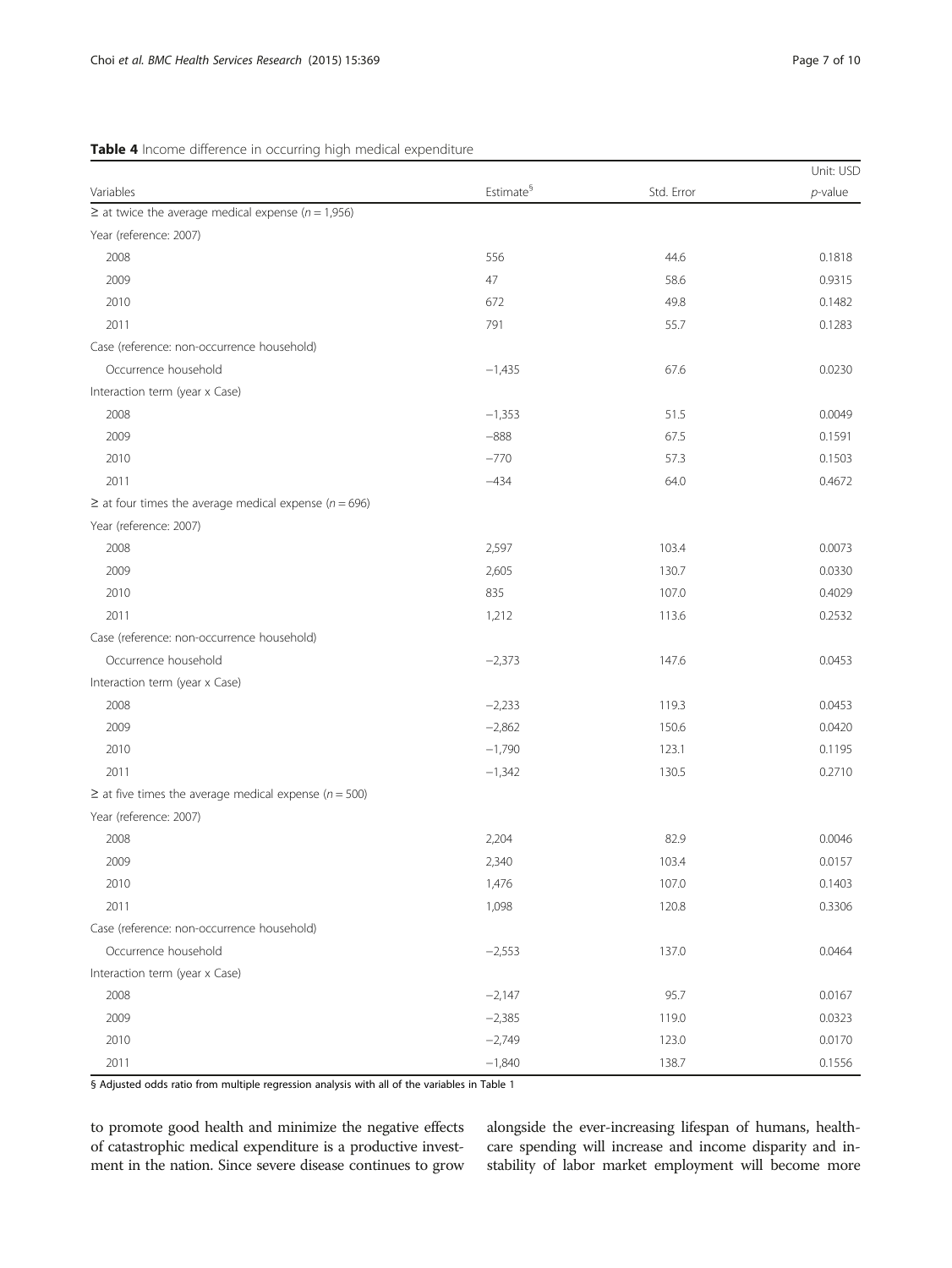|                                                                |                       |            | Unit: USD  |  |
|----------------------------------------------------------------|-----------------------|------------|------------|--|
| Variables                                                      | Estimate <sup>§</sup> | Std. Error | $p$ -value |  |
| $\ge$ at twice the average medical expense (n = 412)           |                       |            |            |  |
| Year (reference: 2008)                                         |                       |            |            |  |
| 2009                                                           | 622                   | 52.2       | 0.2759     |  |
| 2010                                                           | 1,041                 | 87.7       | 0.1513     |  |
| 2011                                                           | 1,123                 | 92.4       | 0.1174     |  |
| Case (reference: non-occurrence household)                     |                       |            |            |  |
| Occurrence household                                           | $-2,275$              | 111.5      | 0.0153     |  |
| Interaction term (year x Case)                                 |                       |            |            |  |
| 2009                                                           | $-2,698$              | 124.6      | 0.0269     |  |
| 2010                                                           | $-1,143$              | 77.4       | 0.1695     |  |
| 2011                                                           | $-911$                | 51.3       | 0.3295     |  |
| $\ge$ at three times the average medical expense ( $n = 200$ ) |                       |            |            |  |
| Year (reference: 2008)                                         |                       |            |            |  |
| 2009                                                           | 2,273                 | 136.4      | 0.0758     |  |
| 2010                                                           | 1,775                 | 138.6      | 0.1715     |  |
| 2011                                                           | 1,951                 | 117.6      | 0.0772     |  |
| Case (reference: non-occurrence household)                     |                       |            |            |  |
| Occurrence household                                           | $-3,128$              | 173.5      | 0.0348     |  |
| Interaction term (year x Case)                                 |                       |            |            |  |
| 2009                                                           | $-3,598$              | 157.2      | 0.0151     |  |
| 2010                                                           | $-3,198$              | 159.8      | 0.0332     |  |
| 2011                                                           | $-3,244$              | 134.4      | 0.0104     |  |

<span id="page-7-0"></span>Table 5 Income difference in recurring high medical expenditure

§ Adjusted odds ratio from multiple regression analysis with all of the variables in Table [1](#page-3-0)

serious in the future. Accordingly, this research examined the direct burden of household medical expenses on income in order to estimate problems related to high medical expenditure incurred by households. We stratified the levels of burden according to multiples of average annual medical expenses for high medical expenditure groups. We designed a quasi-experimental study to observe difference between households that otherwise have similar features.

In summary, income differences resulted from spending above three to four times the average medical expenses of typical households for a 2-year period. The data shows a greater reduction of income in occurrence households that spent five times more than the average medical expenses than non-occurrence households during a 3-year period. In addition, the income of households decreased in correlation with medical expenditure of more than two or three times the average medical expense for 2 consecutive years.

A previous study related to our findings examined the effects of catastrophic health expenditure on household impoverishment in South Korea [[32](#page-9-0)]. The results showed that households with high medical expenses economize their expenditure, excluding medical costs, as well as loss of income earned by the unhealthy. In other words, income

earned, food expenses, and savings of households decreased and their debt increased after the occurrence of high medical expenses. This response may be explained by counter-strategy to overcome the problems; the households have coped through strong will to survive. Since medical expenses have an involuntary characteristic, household members' quality of life would be decreased by reducing other expenditure and the uncertainty effects may last for a long time. Thus, the government needs to make progress in strengthening its benefit policy by examining the characteristics of people in detail. The dependent variable of this study is disposable income, which mostly consists of earned income, business income, and property income. There is a possibility that income reduction would be affected by changes in economic status. In other words, a change in employment status or unemployment caused by catastrophic medical expenses of households could worsen economic conditions by having a negative impact on total household income. One of the methods to reduce these risks may be income indemnity insurance, which provides benefits for loss if the insured cannot obtain jobs owing to disease. Income indemnity insurance is provided through private supplementary insurance in many countries (e.g.,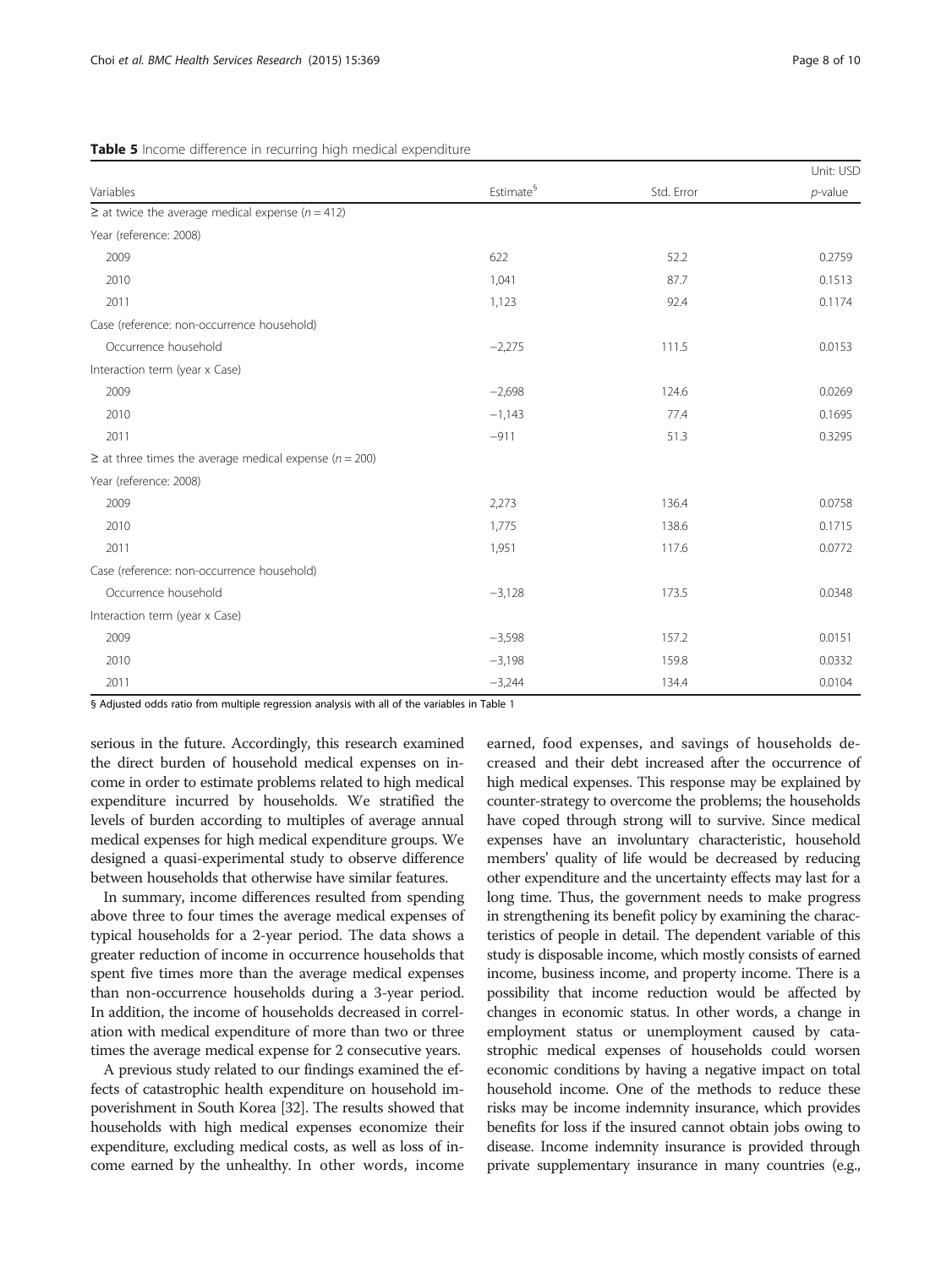<span id="page-8-0"></span>the United States, Netherlands, France, and Belgium) and it may be possible to implement this system in South Korea [[26](#page-9-0)]. While private supplementary insurance has positive effects on improving access or achieving catastrophic financial protection [\[33](#page-9-0), [34](#page-9-0)], low-income individuals are less likely to receive such positive effects because they may not be able to afford such insurance. In addition, the insurance could cause moral hazard. If insurance benefits are equal to earned income or higher, the insured might want to continue being unemployed rather than to return to work. The government needs to prevent private insurers from encouraging such negative practices by monitoring them.

This research has some limitations. First, the rate of individuals with private health insurance (PHI) was 65.4 % in 2012, and the rate of households that had at least one member carrying PHI was almost 86.6 % [[35\]](#page-9-0). PHI plans in Korea are typically divided into two kinds: fixed-benefit versus indemnity plans. Fixed-benefit plans pay a lump-sum amount once enrollees are diagnosed with specific diseases, such as cancer. On the other hand, indemnity plans cover actual medical expenses and include both co-payments under the NHI and out-of-pocket payments for services not covered by the NHI (e.g., private room charges), which often become huge burdens for patients. While a recent increase in the rate of households with PHI is expected to relieve the financial burden for those with chronic diseases, this study was unable to incorporate the potential effect of having PHI on medical expense difference because the information was not available. Therefore, this limitation should be acknowledged when interpreting the results of this study. Second, we did not distinguish whether the person or people responsible for high medical expenses in the household were the householder or member of the household. Generally, household income is most affected by the householder (assumed to be the wage earner) because householders threatened by high medical expenditure could bear a bigger burden than household members. We did not consider this factor because of insufficient information.

# Conclusions

This study shows that the occurrence of high medical expenditure may affect household income. This could cause a vicious circle in the household economy because household income reduction could lead to the possibility of reduced health expenditure. Moreover, although support focused on medical expenditure is important, income indemnity insurance policies need to be considered in the long term to protect people at risk of high medical expenditure due to chronic or severe illnesses. Owing to limited resources, households in financial difficulty resulting from high medical costs need to be prioritized in any policy to strengthen benefits. This research indicates that the Korean government should support people who desperately need help with a reasonable and sustainable plan.

#### Competing interests

The authors declare that they have no competing interests.

#### Authors' contributions

JW conceived of the study. SG and SI helped to draft the manuscript and provided a variety of comments. KB performed the statistical analysis. EC and TH participated in its design and coordination. All authors read and approved the final manuscript.

#### Acknowledgements

This work was supported by the Korean Medical Association Grant funded by the Korean Government. The funders had no role in study design, data collection and analysis, decision to publish, or preparation of the manuscript.

#### Author details

<sup>1</sup>Department of Public Health, Yonsei University College of Medicine, Seoul, Republic of Korea. <sup>2</sup>Institute of Health Services Research, Yonsei University College of Medicine, Seoul, Republic of Korea. <sup>3</sup>Department of Preventive Medicine, Yonsei University College of Medicine, Seoul, Republic of Korea. 4 Department of Hospital Administration, Graduate School of Public Health, Yonsei University, Seoul, Republic of Korea.

#### Received: 28 July 2014 Accepted: 4 September 2015 Published online: 10 September 2015

#### References

- 1. Park EC. Benefit Expansion Policy's status and direction in Korea. Benefit Expansion Policy's status and direction in Korea. 2010;8(3):26–33.
- 2. Kim JK. Issues and challenges of national health insurance' benefit. National Assembly Res Serv. 2010;96:60.
- 3. OECD. Health at a glance 2013 : OECD indicators. Organization for Economic Cooperation and Development. 2013. p. 60.
- 4. Park EC. Health policy for the new government. J Korean Med Assoc. 2012;55(6):3.
- 5. Chuma J, Maina T. Catastrophic health care spending and impoverishment in Kenya. BMC Health Serv Res. 2012;12:9.
- 6. Zare H, Trujillo AJ, Leidman E, Buttorff C. Income elasticity of health expenditures in Iran. Health Policy Plan. 2013;28(6):665–79.
- 7. Jeong HS. Korean National Health Accounts and Total Health Expenditure in 2011. 2013. p. 345.
- 8. Jiang C, Ma J, Zhang X, Luo W. Measuring financial protection for health in families with chronic conditions in Rural China. BMC Public Health. 2012;12:988.
- 9. Xu K, Evans DB, Kawabata K, Zeramdini R, Klavus J, Murray CJ. Household catastrophic health expenditure: a multicountry analysis. Lancet. 2003;362(9378):111–7.
- 10. Xu K, Evans DB, Carrin G, Aguilar-Rivera AM, Musgrove P, Evans T. Protecting households from catastrophic health spending. Health Aff. 2007;26(4):972–83.
- 11. Berkowitz M, Johnson WG. Health and labor force participation. J Hum Resour. 1974;9(1):117–28.
- 12. Hong KJ. An exploratory study on the working poor: the definition of the working poor and their characteristics. Korean J Soc Welf. 2005;57(2):24.
- 13. Rawls J. A theory of justice. Cambridge: Belknap Press of Harvard University Press; 1971.
- 14. Berki SE. A look at catastrophic medical expenses and the poor. Health Aff (Millwood). 1986;5(4):138–45.
- 15. Xu K, Evans DB, Kadama P, Nabyonga J, Ogwal PO, Nabukhonzo P, et al. Understanding the impact of eliminating user fees: utilization and catastrophic health expenditures in Uganda. Soc Sci Med. 2006;62(4):866–76.
- 16. Wagstaff A, Van Doorslaer E. Catastrophe and impoverishment in paying for health care: with applications to Vietnam 1993–1998. Health Econ. 2003;12(11):921–34.
- 17. Flores G, Krishnakumar J, O'Donnell O, van Doorslaer E. Coping with health-care costs: implications for the measurement of catastrophic expenditures and poverty. Health Econ. 2008;17(12):1393–412.
- 18. Russell S. The economic burden of illness for households in developing countries: a review of studies focusing on malaria, tuberculosis, and human immunodeficiency virus/acquired immunodeficiency syndrome. Am J Trop Med Hyg. 2004;71(2 Suppl):147–55.